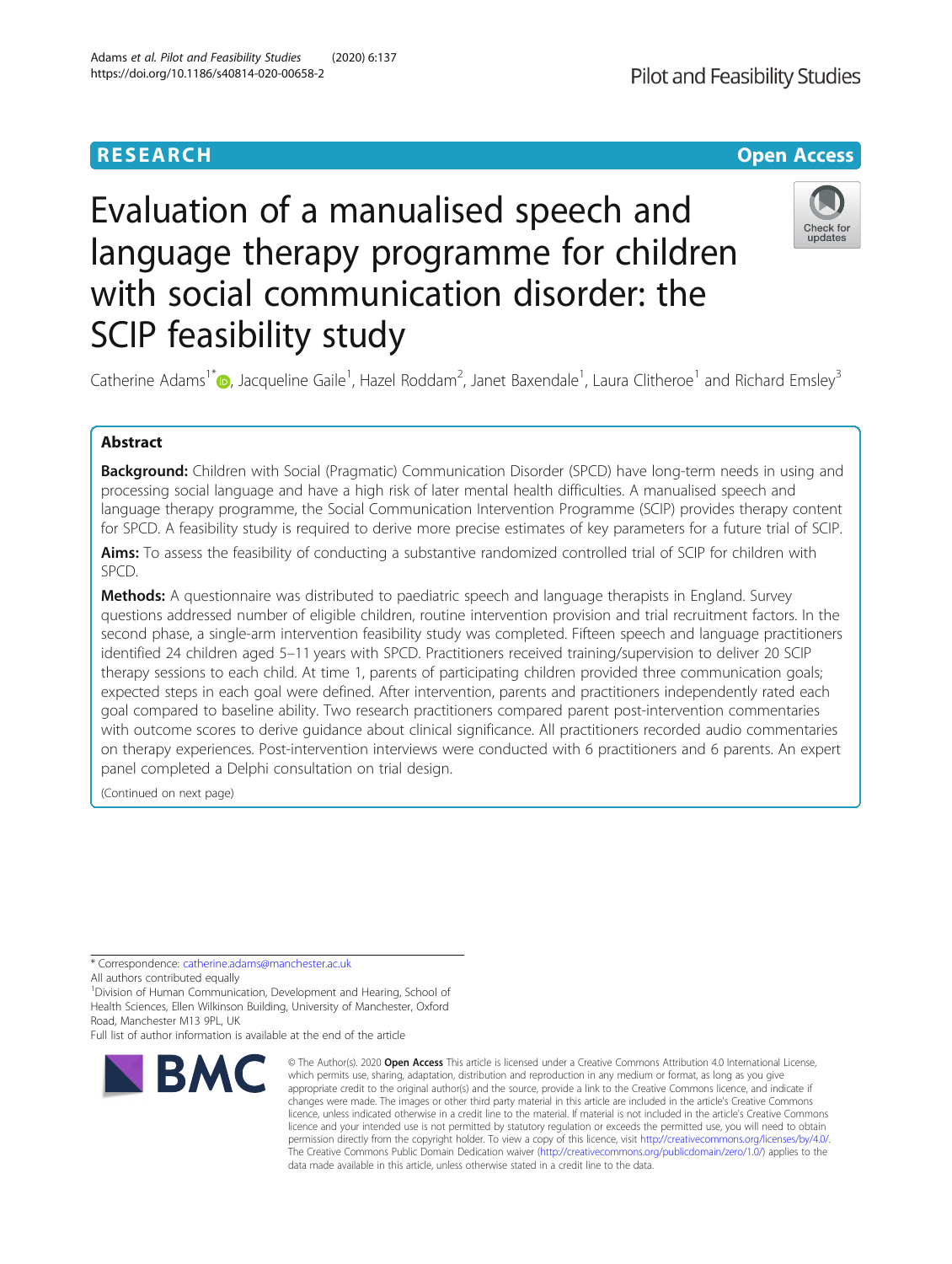#### (Continued from previous page)

Results: Routine practice for SPCD varies widely. Children tend to be embedded in autism provision. Participation in a future trial was well supported provided resources are available to services. Outcomes analysis indicated all children except one made some progress on parent ratings; all children made progress on practitioner ratings. A power analysis for a future trial was carried out using current outcome measure as putative primary endpoint. Practitioners' audio-diaries provided suggestions for training and adaption in a future trial. Outcomes and therapy methods were acceptable to practitioners and parents.

**Conclusions:** The feasibility study evaluated a novel outcome measure of social communication skills in SPCD. A power calculation indicated a feasible framework for a trial within a realistic period of time. Recommendations for recruitment methods, adaptation of manual and training were supported by practitioners and an expert panel.

**Trial registration:** Title: Speech-language therapy for child social communication disorder Trial ID: [ISRCTN48030419](http://isrctn.com/ISRCTN48030419). Date registered: January 1, 2017. Registered retrospectively.

Keywords: Pragmatics, Social communication, Intervention, Trial, Speech, Language therapy

# Background

The presence of significant and persistent social communication difficulties in middle childhood is associated with adverse outcomes such as behavioural difficulties in adolescence [[1\]](#page-13-0), in sustaining peer relations [[2](#page-13-0)], successful employment [\[3](#page-13-0)] and with later mental health conditions [\[4](#page-13-0)]. This type of communication impairment comprises disproportionate difficulty with pragmatics (the social use of language) [[5\]](#page-13-0) and some structural language impairments [[6,](#page-13-0) [7\]](#page-13-0). Speech and language therapists (SLT) therefore have a key role in identifying and managing the social communication needs of these children as a contribution to prevention of negative outcomes. However, despite a call for more research on pragmatic language intervention in the relevant systematic review  $[8]$  $[8]$ , there are no clinical trials available  $[9]$  $[9]$ .

In order to progress to a better state of evidence, it is necessary to gauge feasibility and identify real and potential barriers to a substantive trial. Known potential issues are the identification of children with social communication difficulties, consensus on what treatment as usual (TAU) is, whether a novel complex social communication intervention is acceptable and can be implemented by SLT practitioners in schools and clinics, and how changes in social communication and pragmatics can be measured.

The literature describes two groups of children who have significant and persistent social communication difficulties with a specific focus on pragmatic impairment. Children with high-functioning autism spectrum disorder (HFASD) have heterogeneous pragmatic deficits [[10\]](#page-13-0) and long-term language processing difficulties [\[11](#page-13-0)]. A related group of children, termed Social (Pragmatic) Communication Disorder (SPCD), have similar pragmatic and language impairments [[12\]](#page-13-0) but may lie just below the threshold for ASD diagnosis [\[13](#page-13-0)]. It is possible that both these groups might benefit from social communication therapy but at present, we do not know precisely what routine SLT therapy services are provided for either of them. This knowledge is required to construct an alternative treatment condition to any novel programme in a clinical trial.

Practitioner guidance on intervention approaches for children with SPCD is provided by professional bodies, and there is a substantial descriptive therapy literature [[14\]](#page-13-0). The American Speech and Hearing Association (ASHA) lists a number of intervention programmes appropriate for school-age children with SPCD, which fall under the broad heading of social skills interventions. Gerber et al. [\[9](#page-13-0)] examined the evidence regarding conversation/pragmatics intervention for children who have SPCD and found small-scale studies only, with variation in content and goals of treatment, reflecting the diverse nature of communication needs within the group. Gerber et al.'s review lamented the absence of theoretical underpinning of intervention methods and the difficulties of generating clinical guidance in the context of limited evidence.

In our previous work, we have developed a theoretically driven, manualised intervention, the Social Communication Intervention Programme (SCIP), [[15](#page-13-0)] specifically for children with social communication difficulties. The manual includes a method for individualisation of therapy for heterogeneous pragmatic and language needs as well as therapy activities/resources. In a small-scale school-based trial [[16\]](#page-13-0), Adams and colleagues found an advantage of SCIP intervention over routine treatment on outcomes shown to be of value to parents/carers: carer-rated pragmatic competence and changes in social communication and language skills, teacher-rated learning skills and an observational measure of conversation skills [[17](#page-13-0)]. However, no changes in language functioning using standardised language tests were shown.

A traditional approach to outcome measures using impairment measures may therefore not capture changes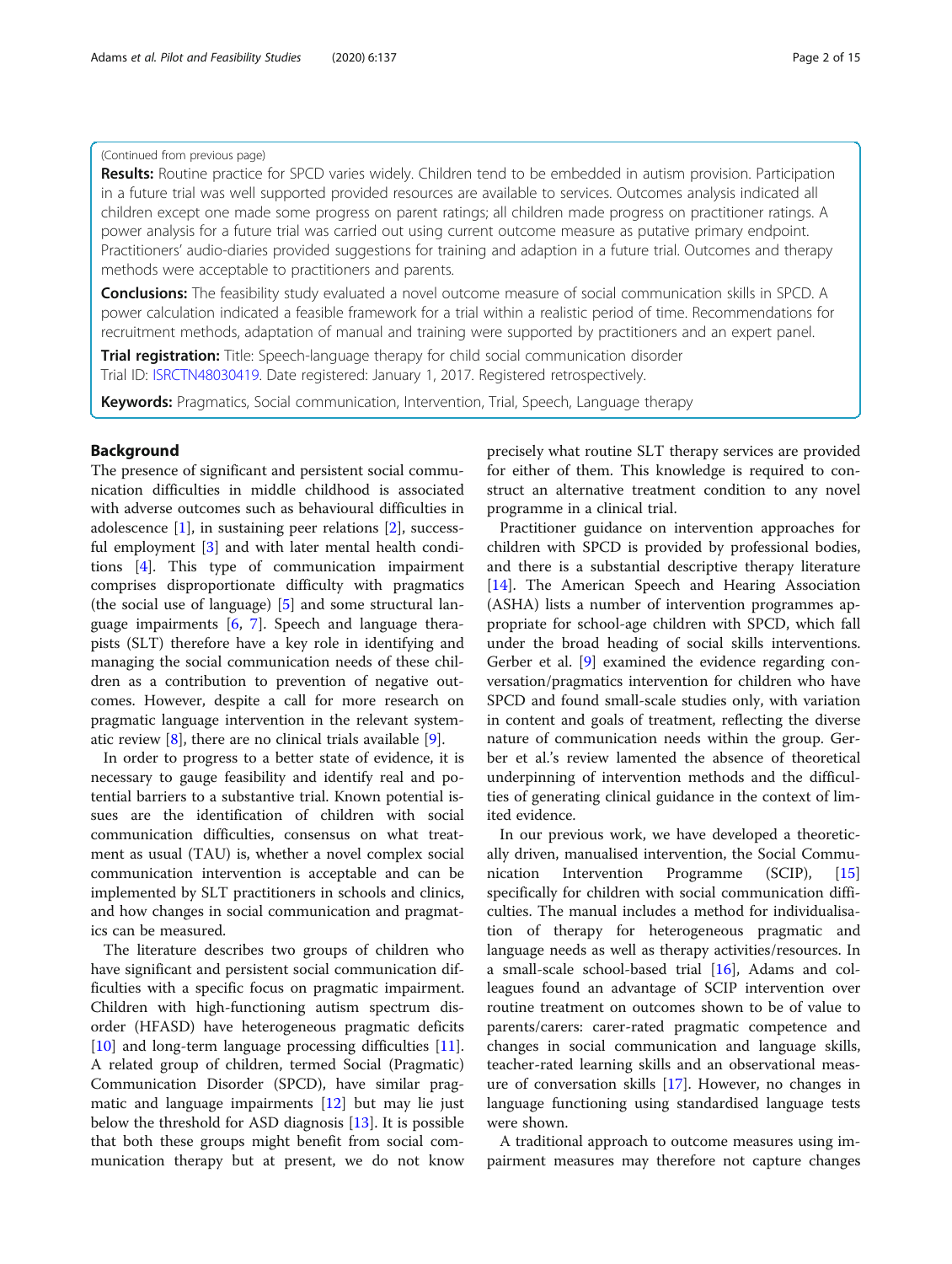in communication which are of importance to service users for this group of children  $[18]$ . In addition, evaluating outcomes of pragmatic interventions has proved to be problematic due to the lack of valid and reliable measures of pragmatics and conversational skills [[19\]](#page-13-0). Given language/pragmatics heterogeneity at baseline, a way forward in a clinical trial of social communication intervention may be to adopt an individualised approach to therapy planning and a preference-based outcome measure. We propose to evaluate the feasibility of using a modified goal attainment scaling (GAS) [\[20\]](#page-13-0) as a primary endpoint in a clinical trial of SCIP. There is evidence in favour of the use of GAS, over standardised measures, for sensitivity to clinically significant change [[21\]](#page-13-0) but it has not previously been explored as an outcome in social communication intervention studies. In addition, we will address the notion of how clinical significance, as observed by service users, relates to such a scale. Kazdin defines clinical significance as "the practical or applied value or importance of the effect of an intervention" [\[22](#page-13-0)]. In the current study, we were interested in which observed changes in communication behaviour coincided with service users' views on progress. This may be an important factor in implementing GAS in a larger project.

The drive for evidence-based preventative actions, service user feedback and preliminary findings imply that a full-scale clinical trial of SCIP may be indicated. A feasibility study is required to derive more precise estimates of the proposed primary endpoint, level of adherence to the SCIP treatment protocol, service providers' and practitioners' views on acceptable models of delivery, as well as estimates of recruitment, retention and response rates.

# Aims and objectives

To assess the viability of conducting a substantive randomized controlled trial of SCIP for children aged 5–11 years who have significant social communication needs, to survey current service SLT provision and intervention methods used in England for these children, to refine a novel intervention for delivery in routine clinical practice, to estimate parameters for a randomised controlled trial of the new social communication intervention, to estimate sample size by studying variability of a modified goal attainment scaling (GAS) as primary endpoint, to explore training and acceptability of the intervention and to obtain expert consensus on key parameters for a trial.

# Methods

The study was carried out in three phases in sequential order.

#### Phase 1 Aims

To acquire information on the nature of current routine SLT practice for children with social communication needs, to identify views on training and support needs of practitioners to implement SCIP in a clinical trial, to explore practitioner willingness to participate/be randomized in a trial, to estimate the number of eligible child participants for a clinical trial and to obtain opinions on key recruitment and participant factors for a substantive trial.

#### Method

An online open invitation questionnaire was distributed to UK National Health Service (NHS) SLTs, and NHS SLT service leads in England and two independent SLT practitioners working in private clinics or local authority maintained schools (non-NHS). 103 SLTs consented to participate. Of these, 76 complete survey responses were obtained (51 NHS only, 23 non-NHS only, 2 both NHS and non-NHS). The sample contained eight NHS and three non-NHS service managers, all of whom held a clinical caseload. Response rates were similar to other esurveys of specialist SLT. Survey questions addressed views on issues identified in the phase 1 "Aims" section above.

### Phase 2

### Aims

To estimate the recruitment/retention rates needed to collect completed data in a main trial, to estimate response to questionnaire rates needed to collect completed data in a main trial, to estimate rates of practitioner adherence to the intervention, to refine the characteristics of a modified goal attainment scale (SCIP-GAS) primary outcome measure for effective use with the target population and to estimate variability of the primary endpoint to inform sample size calculations for a substantive randomised trial.

#### Phase 2 method

This was a small-scale, single-arm feasibility study. Practitioner recruitment: SLT practitioners, who routinely treat children with SPCD, were recruited via the research team's established links across the northwest of England, the NIHR Greater Manchester Clinical Research Network and the research team's national network. All practitioners worked within the North West of England, except two independent practitioners from the south of England. Practitioners were required to have at least 2 years' experience of intervention for children with communication disorders and to be willing to participate in SCIP training and intervention delivery. Each practitioner contacted at least one family of an eligible child in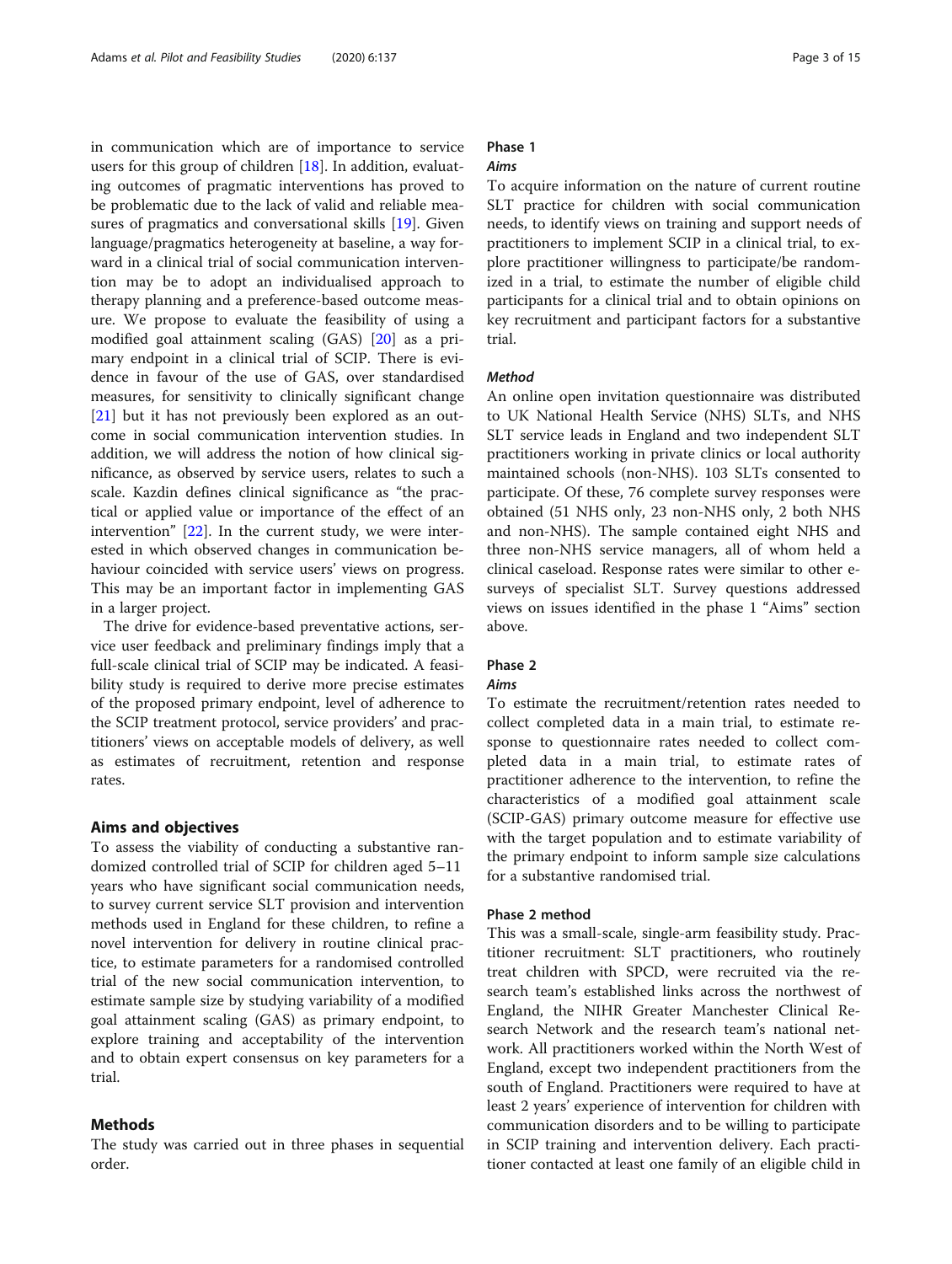order to recruit and gain consent for participation. All practitioners were experienced SLTs except one, who was a special needs teacher with a specialism in language support. A sample of 15 practitioners and children was considered sufficient to assess the feasibility criteria and is large enough to estimate the variance of the primary outcome measure to inform a sample size calculation for a substantive trial design [\[23\]](#page-14-0). Practitioner and child/ family participants were recruited into the study between September 2016 and October 2017. Baseline assessments took place during this period. The final follow-up assessment took place in April 2018.

Child participant inclusion criteria were as follows: aged between 5 years and 0 months and 10 years 11 months; parents/carers able to participate in minimum of five intervention sessions; non-verbal performance on Ravens Coloured Progressive Matrices  $[24]$  $[24]$  centile  $\geq 5$ ; score in the communication impaired range (< 55) on the Children's Communication Checklist-2 General Communication Composite (CCC-2) [\[25\]](#page-14-0)—a parent report measure of language and social communication skills; social communication problems as observed by the practitioner, defined as a minimum of two out of five social communication difficulties on the SCIP social communication checklist (SCIP-SCCheck), based on characteristics listed in previous clinical descriptive accounts [\[26](#page-14-0)] (see [Appendix](#page-12-0) 1 for checklist). Exclusion criteria were as follows: severe speech unintelligibility/deafness, severe conduct/ hyperactivity disorder which precludes engagement with the intervention and cases where child has no knowledge of English as a spoken language.

For practitioner training, in order to refine SCIP for practitioner implementation, a programme of training for practitioners was devised and implemented by a research speech and language therapist (RSLT) who was also responsible for all intervention supervision. Training content was delivered via a 1-day workshop and comprised pre-course reading on the theoretical rationale, the overall structure and principles of SCIP delivery; rationale for assessing language, social cognition and pragmatics; planning therapy using Assessment-to-Intervention Mapping method in manual; setting goals from parent priorities and involving others in therapy delivery.

For phase 2 intervention, practitioners received a copy of the manual, some therapy resources and 6 h of supervision from the RSLT across the intervention period. Initial goals of intervention were refined jointly with the RSLT. Practitioners delivered intervention with the child in school or at home up to a maximum of 20 direct therapy sessions. Therapy commenced within 1 month after baseline assessment. Liaison with school and family was conducted at the practitioner's discretion and availability of others, using written means or meetings to share information.

For baseline and outcome measures, a researcher independent of the intervention completed other language assessments for the purpose of intervention planning: Clinical Evaluation of Language Fundamentals (CELF-4) [[27\]](#page-14-0) and Assessment of Comprehension and Expression (ACE) [[28\]](#page-14-0). The ADOS-2 Module 3 [[29\]](#page-14-0) was completed for indicative assessment of ASD. The primary endpoint was the SCIP Goal Attainment Scale (SCIP-GAS). Parents provided three priority areas for intervention at baseline assessment (time 1). In discussion with the RSLT and practitioner, three goals for the SCIP intervention period were set to reflect these priorities. The SCIP-GAS form set out the parent priority, the baseline level of ability and the goal (desired ability) after an intervention (see [Appendix](#page-12-0) 2 for a sample SCIP-GAS form). After intervention (time 2), parents used the SCIP-GAS form to rate their child's progress. After defining GAS goals at mapping and at outcome (T2), the parent rated each goal compared to T1 as follows:  $-1 =$ got worse,  $0 =$  no change,  $+1/+2 =$  partial achievement,  $+ 3$  = fully achieved,  $+ 4$  = slightly exceeded and  $+ 5$ greatly exceeded. Practitioners completed a SCIP-GAS outcome form at Time 2 for each child independently of the parent.

The analysis consisted of simple descriptive statistics presented as means (SD) for continuous variables or count and percent for categorical variables.

For refinement of SCIP-GAS procedure, our exploration of SCIP-GAS as a potential endpoint included an analysis of what scores would constitute clinical significance. In order to do this, two of the investigators (both senior research SLTs) examined the range of SCIP-GAS numeric outcomes and linked these with parent narrative comments from the post intervention SCIP-GAS form to derive guidance about clinical significance. This was important to allow for confirmation of which GAS values were associated with notable functional change.

For adherence to intervention manual, adherence during intervention was by (a) RSLT's analysis of therapy sessions of practice against the model therapy activity and (b) analysis of practitioners' reflective audio-diary of what content was delivered, how the delivered content adhered to the manualised version and a short commentary on any difficulties or successes in delivering the intervention in routine practice. Planned versus delivered was completed on 30% of the sample of child participants, and observation was completed with 5 practitioners (33%).

# Phase 3

#### Aims

To explore factors associated with training and acceptability of the intervention to all stakeholders and to obtain consensus on key parameters for a full trial.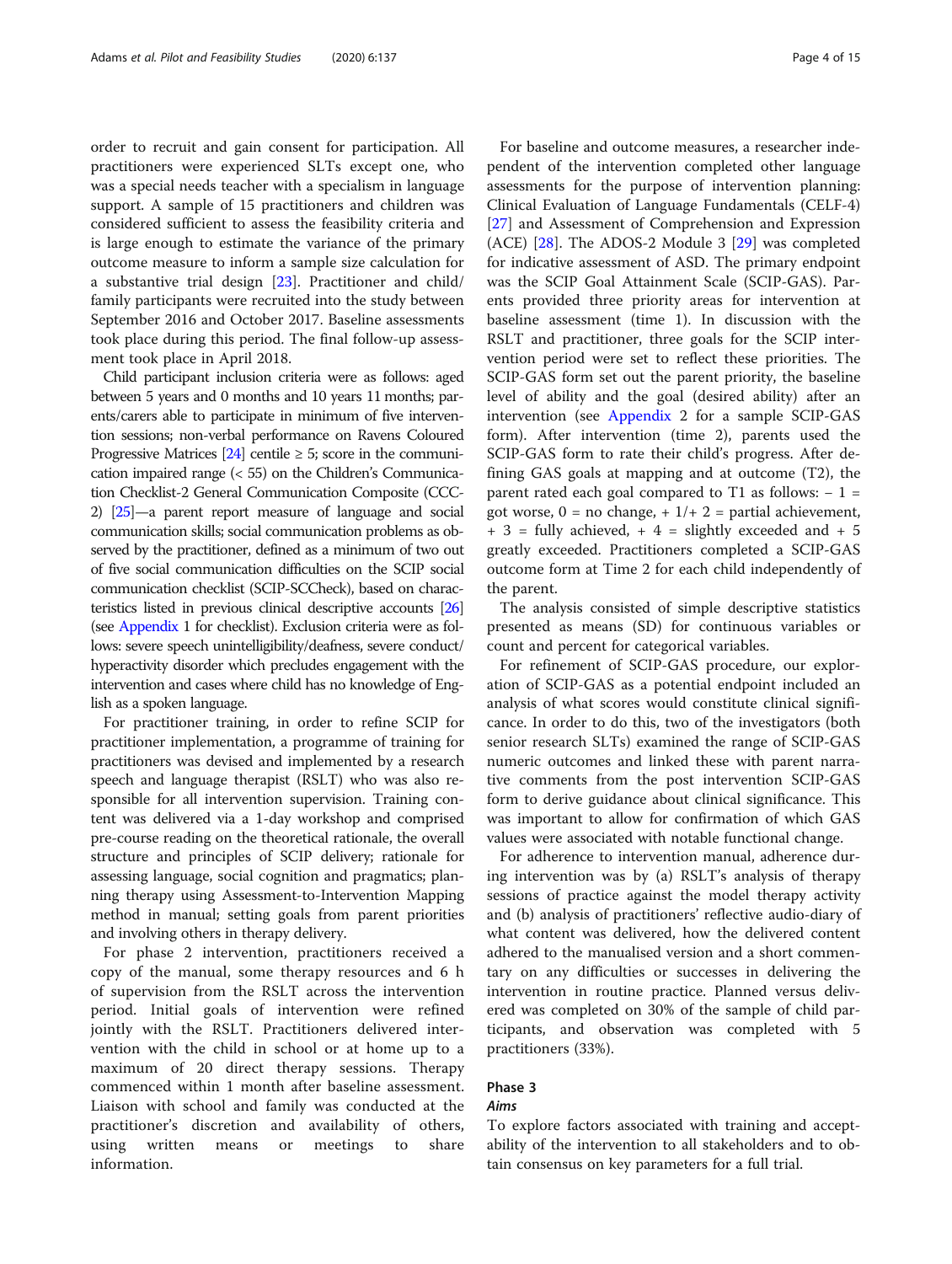#### Method

For reflections of participating SLTs, practitioners were provided with an audio recording device at the start of intervention. They were asked to make short oral notes regarding the content and progress in each therapy session. Additional notes about changes to plans, changes or adaptations to the intervention procedure or therapy activity or regarding the child's response to intervention were requested. Practitioners' diary entries comprised a combination of audio recordings plus written contributions. These were analysed using a Framework Analysis [[30\]](#page-14-0) by one member of the research team. Codes were defined and recorded incrementally for each participant, which allowed comparison of the descriptive content themes across all participants.

For interviews with practitioner and parents, interviews were conducted either at the mid-point or immediately after intervention with six SLTs and six parents of children involved in the study, to ask about their experience of participating in the study and of SCIP intervention. A topic guide was developed and used in all interviews. Practitioner interviews topic guide covered SCIP training, supervision, GAS goal setting process, overall content and purpose of therapy; putting SCIP therapy into practice. Parent interviews topic guide covered expectations from the intervention, experience of setting goals for therapy, experience of therapy and any changes noticed in the child, the family and/or at school.

For Delphi consensus procedure, towards the end of the study, a two-round Delphi method consultation was conducted in which an expert panel of SLT practitioners and managers were surveyed for their views on a series of statements relating to potential design and implementation of a clinical trial. For each statement, a paragraph explaining the rationale for the statement, based on information that had been compiled from research activities and/or theoretical support was provided. Round 1 responses and comments were analysed, and statements amended where necessary (where consensus was not reached) and resubmitted to the panel in round 2. Consensus was defined as 80% of respondents selecting either 'Partially Agree' or 'Strongly Agree'.

# Results

### Recruitment and retention for future trial

Routine practice for this population (the potential TAU condition in a future trial) was found to vary widely in our survey of SLT practitioners in England. The majority of practitioners (75%) delegate therapy delivery to school teaching assistants; 30% of therapy across NHS and non-NHS provision is delivered by SLT assistants. Weekly individual and group sessions of 30–60 min duration are the most common therapy delivery option. Some services did not deliver any therapy at all or provided a fixed number of sessions in an episode of care model. The number of intervention resources or approaches used in current practice was very large; 56 intervention approaches were described in a sample of 54 practitioners. A large majority of respondents to the survey would be willing to be randomised in a future trial but time available would be a major barrier to participation. Twenty-three percent of SLTs would be willing but unable to participate. Fifty-five percent of respondents agreed that a trial was an important method to show effectiveness of a new intervention. Other points relevant to recruitment are made in the Delphi study findings below.

Training and support needs for a future clinical trial were identified in the survey and later confirmed in practitioner diary analysis and the Delphi study. Forty-three percent of phase 1 survey respondents stated that they would require support and training in recruitment of child participants in a future trial. Dedicated funding and time away from routine duties was specified as a support need by 26% of respondents. Other requirements were listed as provision of information for parents and support from service leads. The majority of survey respondents would require support for involving others in intervention, permission from service lead to participate, opportunity to deliver the intervention flexibly and ability/time to share information with teachers and education support workers. Some respondents recommended being able to integrate a new intervention into an existing package of care.

In the feasibility intervention study (phase 2), SLT services and individual practitioners generally gave a positive response to recruitment requests. Of the NHS Research and Development (R&D) services approached, 50% were able to proceed into the study; R&D approval ranged from 10 days to 4 months. Reasons for not proceeding were varied but mainly based on cost and staff time. There was a highly variable approach to treatment costs across services. Recruitment progression, withdrawal and refusal reasons for NHS services only are shown in Fig. [1](#page-5-0).

Four phase 2 practitioners were solo non-NHS SLTs; one was a specialist advisory teacher. The potential length of recruitment period per service, practitioner and child ranged from 5 weeks (non-NHS independent practitioner) to 9.5 months (NHS). Of 41 practitioners contacted, 15 practitioners were recruited, trained and started intervention; twelve completed intervention comprising 7 NHS SLT, 4 non-NHS SLTs and one specialist teacher. Dropout in NHS practitioners was 40% (illness and workload were reported as reasons); there was no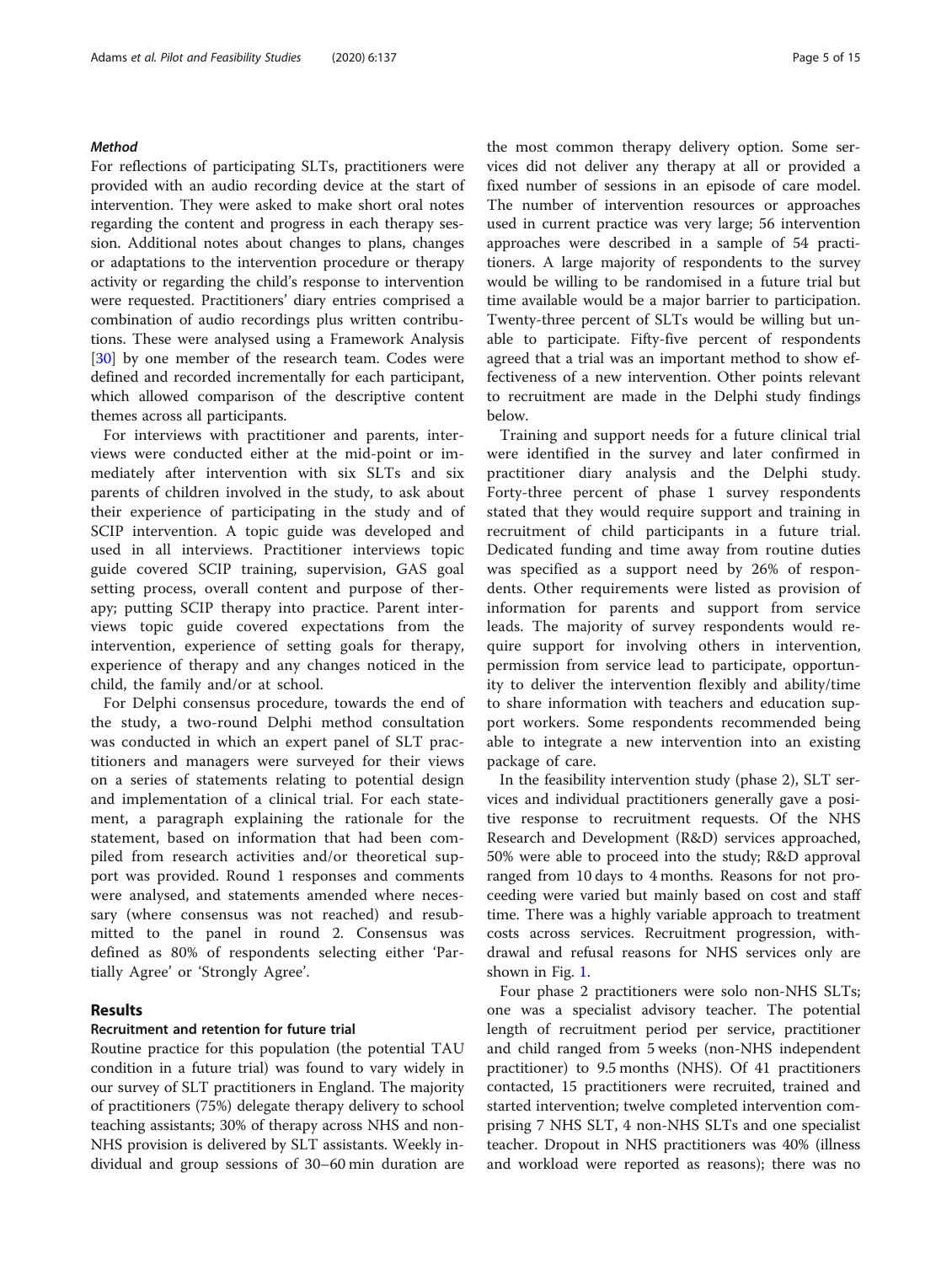<span id="page-5-0"></span>

dropout in non-NHS practitioners. Child participant retention and exclusions are shown in the Consort diagram in Fig. [2.](#page-6-0) Forty-six children were referred to the study; 22 children started intervention but only 20 completed. Reasons for non-progression are shown in the diagram.

Overall, the survey responses (phase 1) indicated that SPCD is not a rare condition in the population of children requiring SLT, but that these children were often included in ASD services whether diagnosed with autism or not. Therefore, SPCD may be difficult to isolate as a population. Individual responses regarding the proportion of caseload diagnosed as SPCD were too variable to be informative. An analysis of potential eligible participants was attempted from the literature and National Statistics [[31\]](#page-14-0). We proceeded with caution since epidemiological studies in language disorders tend to refer to Developmental Language Disorder (DLD) or the broader Speech Language and Communication Needs (SLCN). Approaching from the SLCN angle, the population prevalence of language disorder as measured by teaching screening is 7.58% with clinically significant DLD [[32\]](#page-14-0). This is equivalent to 2 children in every class of 30 pupils. However, only a

proportion of these children will have SPCD. Taking 7.58% of the population of current 6 year olds in England  $(n = 729,674)$  provides an estimate of 55,509 children with SLCN currently. We used prevalence of a similar condition to SPCD (receptive language disorder), 4.5% [[33\]](#page-14-0) to conservatively estimate the proportion of children with SLCN as having SPCD. This estimates the SPCD population to be 2498 children at age six (14,987 across 6 age bands in England). Approaching from the HFASD angle where there are more robust epidemiological studies and taking 1.16% of population as diagnosed with autism [\[34](#page-14-0)] yields a total of 8464 with ASD, from which 32% are estimated to be high-functioning [[35\]](#page-14-0) which indicates 2708 children at age 6 with HFA (16,248 across 6–11 age bands).

# Outcomes of feasibility intervention study, questionnaire response rates and treatment adherence

The characteristics of children recruited into the feasibility intervention study are shown in Table [1](#page-7-0). All children met criteria for communication impairment on the General Communication Composite of the CCC-2 and demonstrated a high number of social communication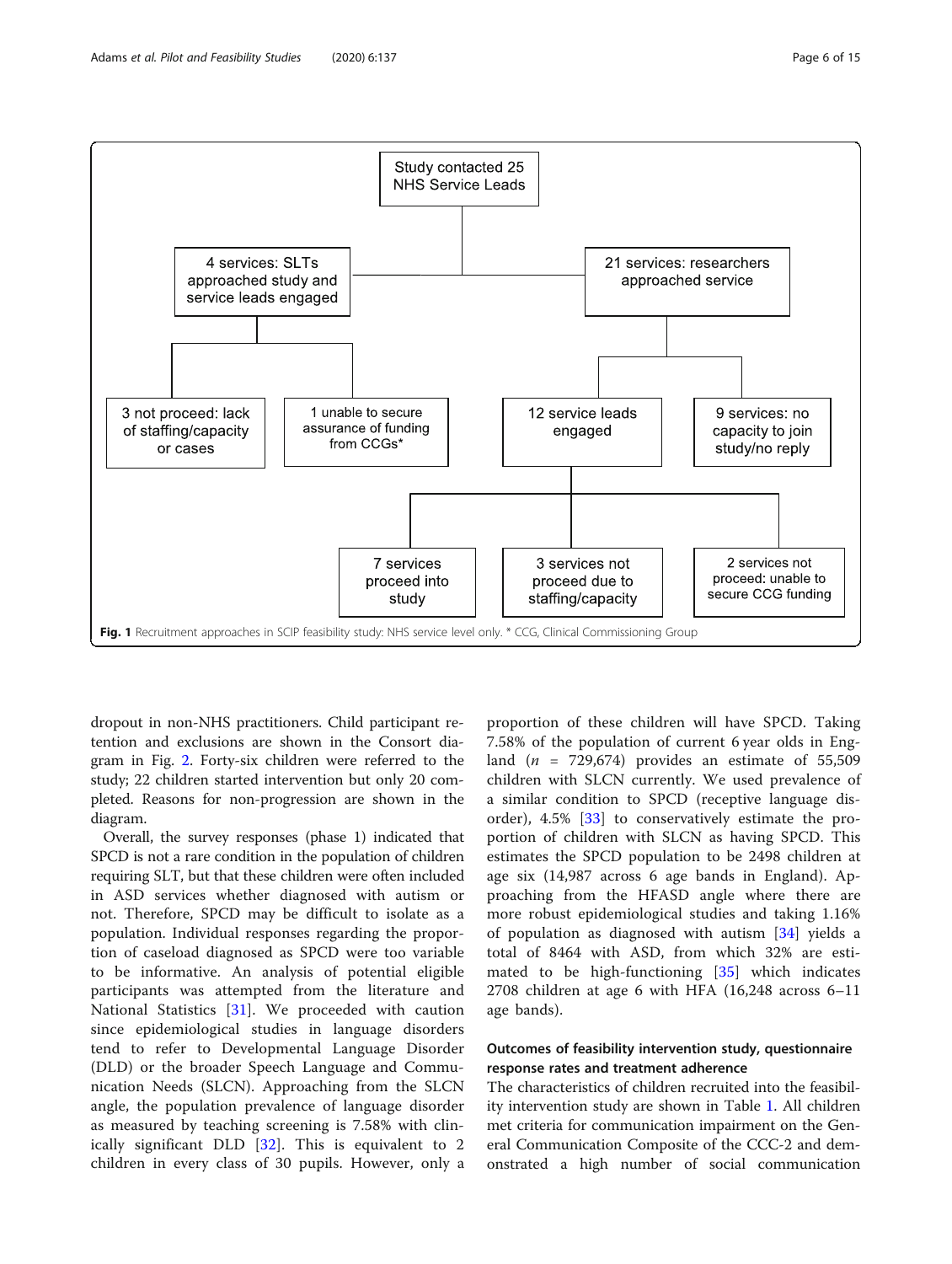<span id="page-6-0"></span>

difficulties on the SCIP SCCheck. On ADOS module 3, 11 child participants met criteria for ASD; nine were defined as SPCD as they had pragmatic impairments but did not meet the autism diagnostic criteria. A wide range of scores on subtests of ACE and CELF-4 tests was observed with all mean scores in the impaired range,

indicating the presence of language impairments in most children.

Parent SCIP-GAS forms were completed at home and posted back to the research team at time 2. Parents rated their children's progress at time 2 against three goals set at baseline. Most parents completed the form independently;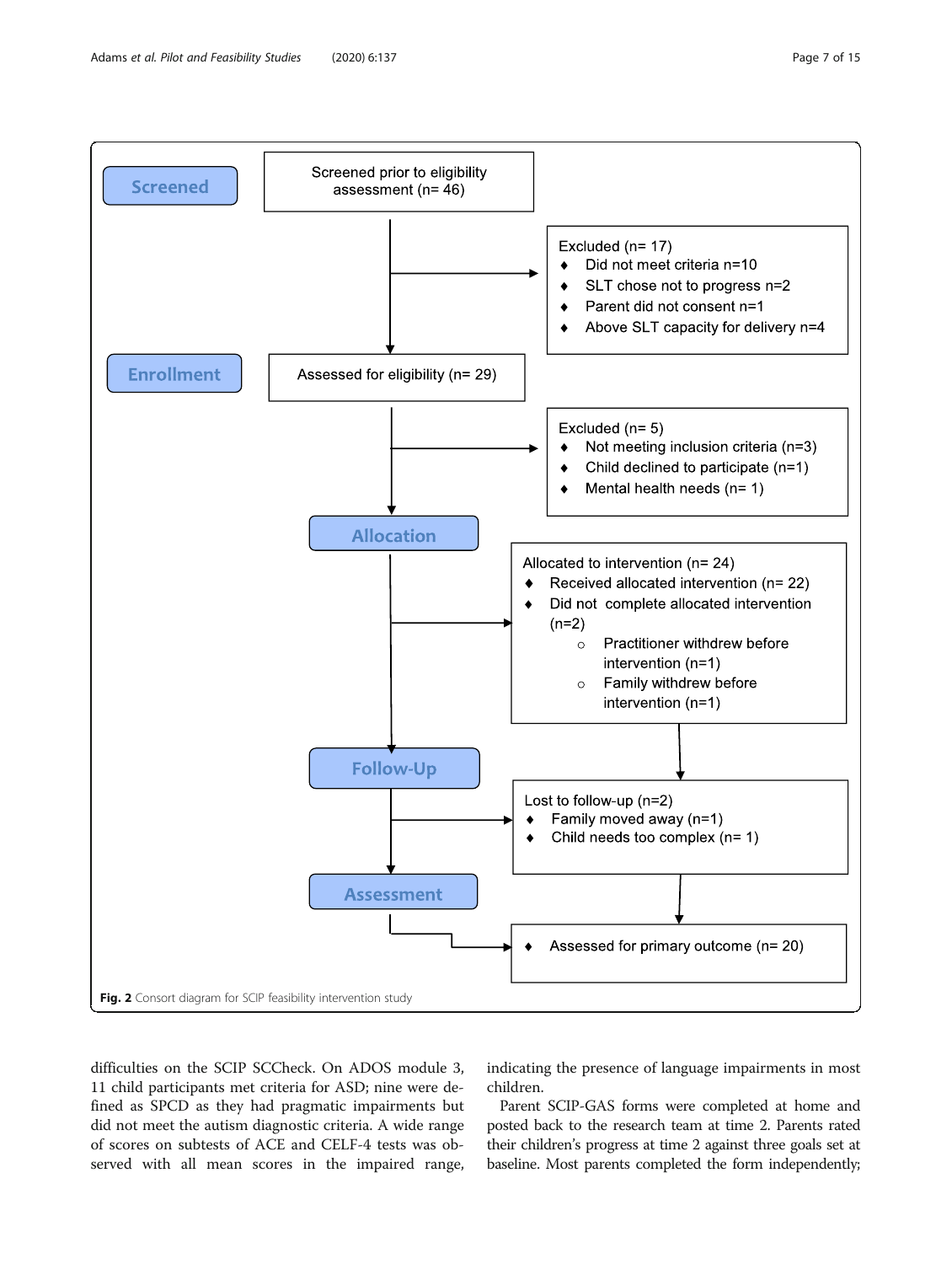<span id="page-7-0"></span>

| <b>Table 1</b> Child participants: characteristics including language |  |  |
|-----------------------------------------------------------------------|--|--|
| test scores at baseline                                               |  |  |

| Baseline measures                 | Ν  | Range      | Mean  | SD    |
|-----------------------------------|----|------------|-------|-------|
| Age (in months) at time 1         | 20 | $61 - 131$ | 102   | 19.50 |
| RPCM centile                      | 20 | $7 - 95$   | 50    | 32.00 |
| CCC-2 GCC                         | 20 | $21 - 54$  | 33.60 | 9.34  |
| $CFI F-4^a$ subtests              |    |            |       |       |
| Concepts and following directions | 20 | $1 - 12$   | 6.35  | 3.17  |
| Formulated sentences              | 20 | $1 - 14$   | 7.00  | 3.18  |
| Word classes receptive            | 20 | $0 - 11$   | 7.25  | 2.81  |
| Sentence structure <sup>b</sup>   | 11 | $3 - 12$   | 7.18  | 3.46  |
| Understanding spoken paragraphs   | 19 | $2 - 12$   | 7.32  | 3.20  |
| ACF <sup>a</sup> subtests         |    |            |       |       |
| Naming                            | 20 | $3 - 12$   | 8.10  | 3.02  |
| Non-literal comprehension         | 20 | $3 - 14$   | 7.05  | 3.15  |

RPCM Raven's Coloured Progressive Matrices, CCC-2 GCC Children's

Communication Checklist-2 General Communication Composite, CELF-4,

Clinical Evaluation of Language Fundamentals, ACE Assessment of Language Comprehension and Expression

<sup>a</sup>For the normed, standardised assessments, CELF-4 and ACE, a standard score of 10 represents the 50th centile of the population

<sup>b</sup>Under age 9 years only.

only one asked for a home visit to assist completion of the form. Some parents discussed the SCIP-GAS with the RSLT after they had completed it. This was largely confirmatory in nature. Practitioners rated progress compared to goals using the same scale and pre-defined steps. They completed this independently from parent and RSLT and posted their ratings directly to the researcher who was independent of the intervention.

In the intervention planning process, we stipulated that for each SCIP-GAS goal 'expected achievement' would score 3. Mean SCIP-GAS scores by rater are shown in Table 2. Descriptive analysis indicates all children except one made some progress on parent ratings; all children made progress on practitioner ratings. Practitioner ratings tended to be higher than parent ratings with the mean total score nearing expected achievement on all three goals. Using the sum

Table 2 SCIP-GAS at time 2: parent and practitioner total scores and numbers of goals that met expectation (both  $n = 20$ )

|                                                                  |                     |  | Mean SD Range    |  |
|------------------------------------------------------------------|---------------------|--|------------------|--|
| Parent SCIP-GAS scores at Time 2                                 | $6.75$ $3.1$ $0-12$ |  |                  |  |
| Parent: number of goals that met expectations                    | $1.3 -$             |  | $- 0-3$          |  |
| Practitioner SCIP-GAS ratings at Time 2                          | 86.                 |  | $2.2 \quad 4-12$ |  |
| Practitioner: number of goals that met expectations $1.85 = 0-3$ |                     |  |                  |  |
| SCIP-GAS Social Communication Intervention Programme-Goal        |                     |  |                  |  |

Attainment Scale <sup>1</sup>

of the achieved SCIP-GAS scores ( $n = 20$ ), without weighing for difficulty or importance, mean parent SCIP-GAS score = 6.8 (SD 3.1) and mean SLT SCIP-GAS score = 8.6 (SD 2.2).

One of the study's aims was to refine the GAS procedure in order to establish a meaningful outcome. Analysis of parent narrative post-intervention and the range of SCIP-GAS scores for all child participants indicated that clinical significance was associated with scores in the 6– 9 point range; highly significant was associated with scores above 9 (see Table [3](#page-8-0)). These findings were used in a power calculation for a clinical trial. Further discussion and analysis of clinical significance and outcomes of pragmatics intervention are presented elsewhere [[36\]](#page-14-0).

Response rates to questionnaires (parents) were uniformly high. Both SCIP-GAS and CCC-2 questionnaires were returned at 100% for time 1 and time 2 assessments. This reflects the close interaction between the research team and the parents and practitioners throughout the study.

Adherence to the intervention was high for both audit of the planned intervention content versus delivered content (adherence 92%) and adherence to therapy procedures in the SCIP manual (100%). The majority of practitioners except one (non-NHS) were compliant with supervision.

# Acceptability and consensus: audio diary analysis, interview analysis and Delphi consensus findings

Two hundred and thirty-eight audio diary sessions were submitted by 14 practitioners, covering 20 cases. Key themes are presented below with illustrative quotes.

Participant SLTs viewed training and supervision as essential for implementation, as did respondents to the SCIP survey.

Training was essential, really important to understand the mapping processes, would be difficult for the integrity of the programme to be maintained without that.  $(J13<sup>1</sup>$  end of therapy reflection)

Access to expert supervision was a key theme related to the optimal implementation of the intervention. Some individuals felt that more time on the initial training would have been helpful, whilst others reported that they needed the experiential learning through starting to use the programme, with regular and timely access to the supervisor. Practitioners wanted a longer training course or access to information online. As practitioners engaged in delivery, they reported becoming more confident in using the manual.

Participant identification code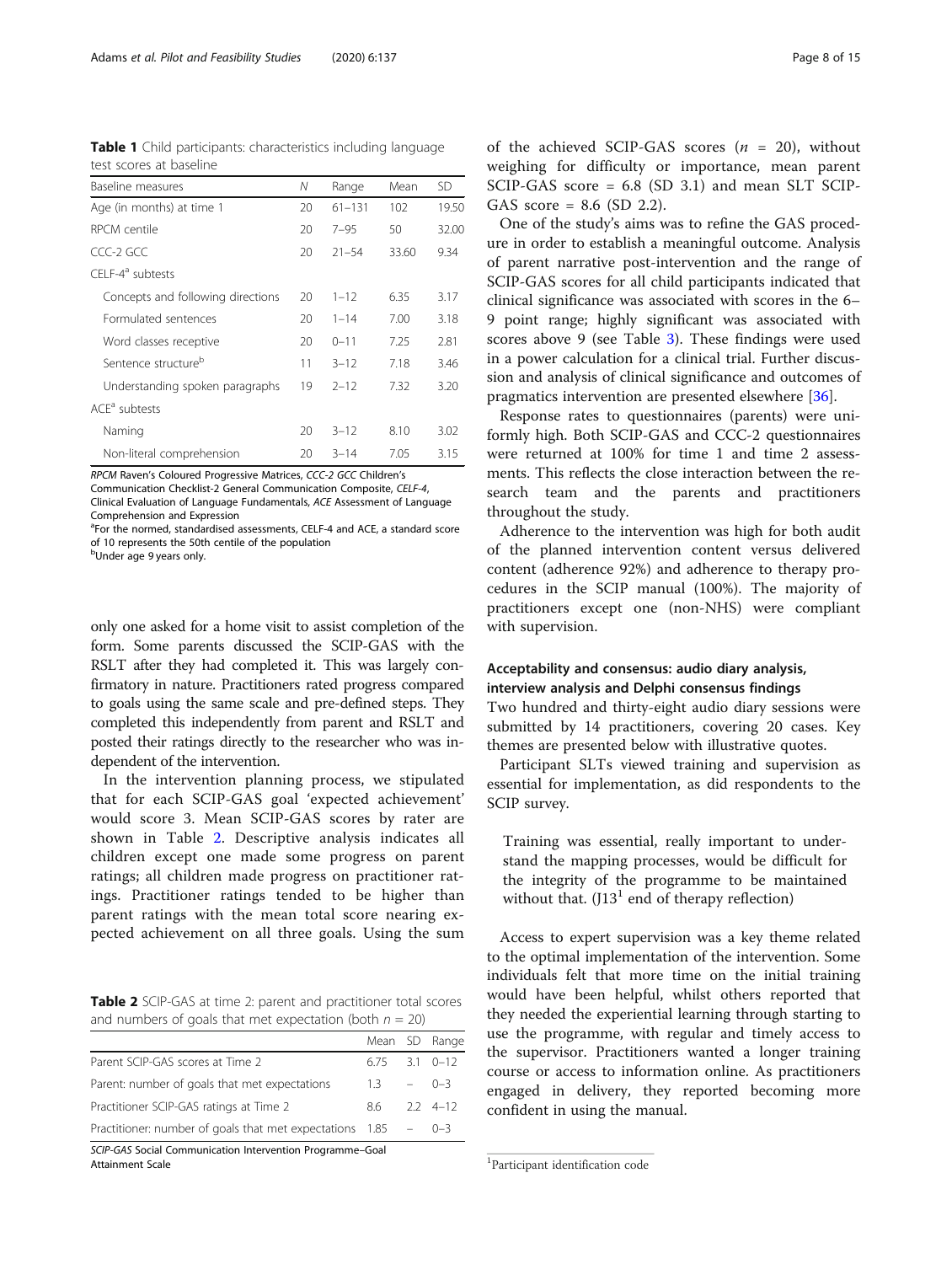|                        | Not clinically significant | <b>Borderline</b> | Clinically significant | Highly significant |
|------------------------|----------------------------|-------------------|------------------------|--------------------|
| SCIP-GAS range         | 0–3                        | $4-4$             | 6-9                    | $10 - 15$          |
| N in feasibility study |                            |                   |                        |                    |

<span id="page-8-0"></span>Table 3 Analysis of association of SCIP-GAS scores with clinical significance judgements

Challenges to intervention delivery were also identified: Some practitioners did not feel equipped to complete the intervention mapping and SCIP-GAS goal setting independently and wanted more time to become familiar with the intervention content. Most participants reported that they had felt very challenged and "stretched" by the very detailed manual, and felt that they were still not sufficiently familiar or confident to use SCIP without reliance on the supervisor.

I completely see the need to have all the activities, but I think it will take a considerable amount of time to become familiar with what I am looking for, and to be able to move around the resource easily. (J16 end of therapy reflection)

Some practitioners reflected on meeting the demands of participating in research over and above therapy delivery:

[it's been a ]...challenge finding time to deliver and prepare sessions as well as recordings and supervision. (K19)

A strong theme from practitioners was that SCIP is different to current therapy provision, and that protected time to learn the new approach and get to know it were essential. Several practitioners commented that the overall length of intervention was not sufficient. Frequent concerns were reported regarding the time taken to prepare, deliver and write up sessions. Weekly delivery was the maximum that could be provided due to the time required. Participants wanted to adapt SCIP to suit their case or their context, for example, to deliver therapy sessions of less than 1 h duration, extend the duration of intervention, request meetings with school staff for information sharing or to support generalisation.

The SCIP-GAS outcome measure was acceptable to practitioners. SCIP-GAS goals were set by the RSLT, not the practitioners. Practitioners wanted to know the child and the intervention content more thoroughly before setting goals. Some wanted to complete phase 1 therapy before setting GAS goals. They also wanted to carry out the baseline assessments:

Would feel more confident and insightful if I had more involvement in the early stages of assessment and planning….would have felt clearer about delivering intervention if I'd worked jointly with the research team from the start. (K19)

Practitioners wanted to discriminate between GAS scores to report whether a skill was viewed as established or emerging. Participants' views of the GAS goals had largely changed at time 2, in that having seen progress, they now viewed the goals as appropriate, which caused some to reflect on their own practice.

It's a shame that it's only 20 sessions. He has moved up across the board and so many avenues have opened up for further improvement with him, and there is no way he would have had anything like 20 sessions in our usual service. (G05)

Practitioners also reported a range of adaptations and deviations in their implementation of SCIP. These adaptations were predominantly related to time, including shortening sessions and splitting sessions. Most participants reported that they anticipated they would become faster and more confident about personalising resources and activities per child and were positive about continuing to use SCIP with other children. Participants proposed that they would ideally wish to involve the families more directly in the intervention delivery.

Parents valued discussing goals with the RSLT and strongly valued the individualised approach of the intervention:

What I really like about it is having those personalised goals" (A30)

"I love the idea of setting goals rather than just following a format and it being flexible dependent on the child's needs. (E29)

The SCIP-GAS outcome method was acceptable to parents: all but one completed the form independently:

I really liked the form and the descriptions of changes in skills were really helpful to see and think about. (E27)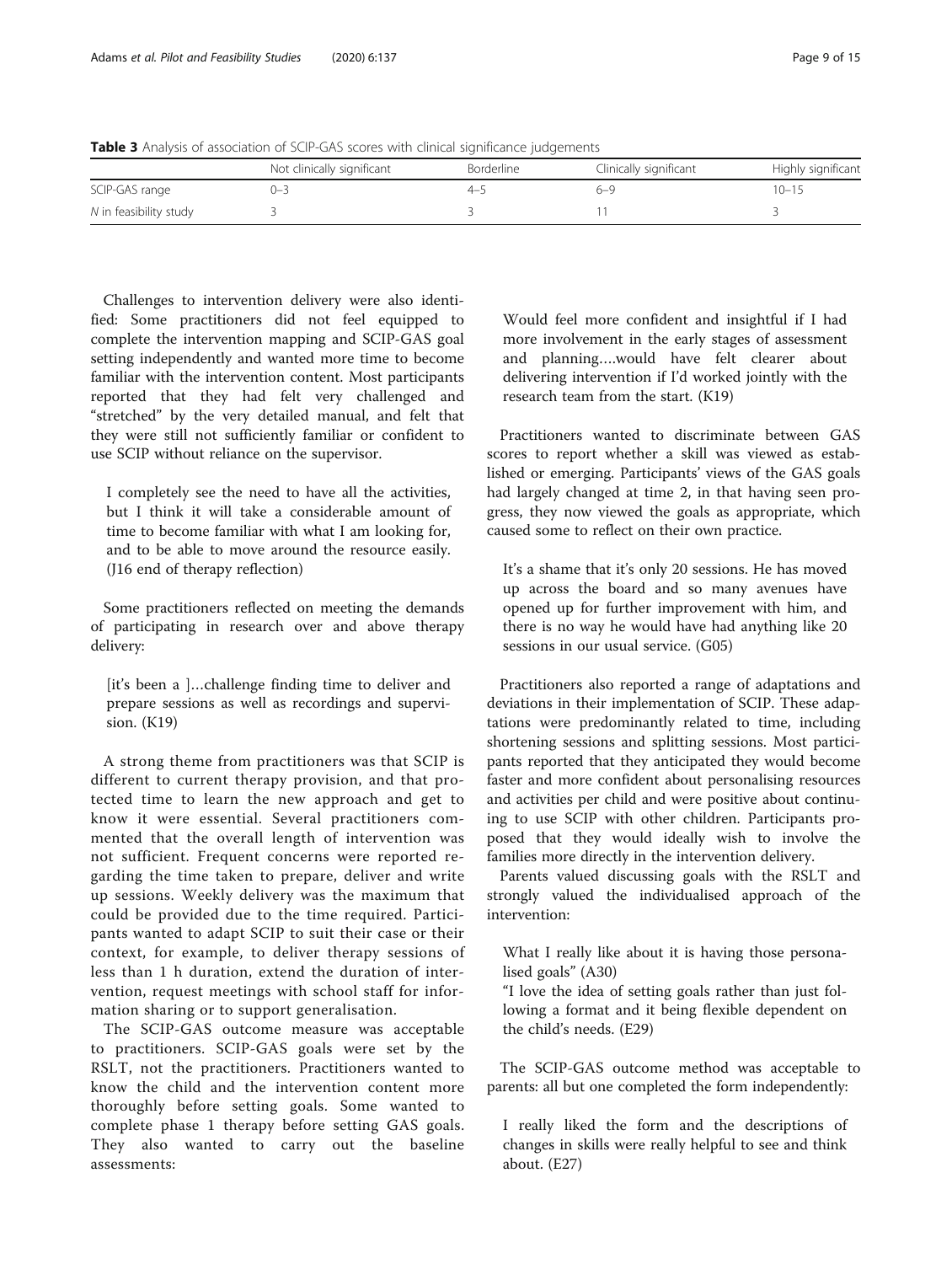Most parents also reported other changes in their child not listed as GAS goals.

He is more motivated and less impulsive. (E27) He is thinking more about sharing and he said 'I need to try and think about this'. He's aware of strategies but he's not always when he's in the situation to put them in place. (C16)

Some refinement of the SCIP-GAS rating scale was proposed. Being able to report changes not listed on the SCIP-GAS form as goals is important. One family reported no change on the GAS goals, but listed other important changes for their child as having occurred during the intervention period. Parent priorities were often focused on social "fitting in" and secondary transitions. Parents reflected on the nature of SCIP therapy in bringing about these changes.

It specifically hones in on areas your child needs help with. Rather than previous therapy, which is all a bit generalized. (D18)

Parents preferred delivery of intervention in school time and at school. They perceived the involvement of school in intervention as variable. Additional SCIP work at home was sometimes difficult to incorporate into the family routine.

#### Power calculation and Delphi consensus findings

A power calculation for a future trial was carried out using Clsampsi in Stata and SCIP-GAS as the primary endpoint. A 10-point score in SCIP-GAS was clinically meaningful as derived from conservative estimates in this feasibility work; based on a standard deviation of 15, this is a 0.66 effect size. We account for clustering in the SCIP arm with an  $ICC = 0.01$  with 4 SLTs and assume there is no clustering in the treatment as usual (TAU) arm. With 1:1 allocation and 0.05 significance level, a simple two-tailed  $t$  test with 100 people per group gives 85% power to detect an effect size of 0.5 and 96% power for an effect size of 0.66. In practice, power will be increased by using multiple regression. To allow for 20% attrition in the primary outcome at primary endpoint, we will recruit 250 participants into a trial at baseline split equally across sites.

From the Delphi consensus study, there was 100% agreement that, in a future trial, TAU will be defined by the offer made to children within each service; children should be recruited from NHS and non-NHS services (including schools and independent practices); SLTs will be eligible to participate in a randomised controlled trial if they have protected time to deliver the intervention; training in identifying and managing

the needs of children with SCD should be offered to teachers and teaching assistants; training in identifying and managing the needs of children should be provided to parents/carers; the views of children will be sought from those children who are considered capable of engaging with the procedure; the views of parents/carers of children should be sought as part of the trial; and the range and scope of acceptable adaptations to the manualised intervention process and procedures will be clearly defined in the research protocol and controlled in implementation.

There was more than 80% agreement that, in a future trial, SCIP will be delivered in weekly 1:1 sessions by an SLT (with or without assistant); SCIP should be compared to both TAU and/or an alternative controlled programme; engagement by parents and TAs should be defined as an inclusion criterion; an individualised functional measure of the child's response to therapy should be the primary endpoint; SLTs will be eligible to participate in a randomised controlled trial if they undertake supervision and provide supervision to assistant practitioners; and that SLTs will be eligible to participate in a randomised controlled trial if they undertake training and engage in independent study.

#### **Discussion**

#### What we found

SCIP intervention was associated with progress on social communication ratings for all but one of 15 children with SPCD. SLT practitioners valued SCIP therapy and were universal in choosing to continue providing SCIP in their routine practice. They found the intervention complex and needed more preparation and learning time than anticipated to implement it. Parents of children with SPCD valued the intervention highly, and the majority were able to participate in making judgements about outcome independently.

Current provision of speech and language therapy for children with SPCD is highly variable in England, and this will have significant implications for development of a comparison condition in a future trial. There is no current recommended standard of delivery in terms of frequency, method of intervention or mode of delivery. However, SLTs indicated that they were aware of the need for more evidence and showed substantive support for engagement in a clinical trial. The majority of survey respondents were willing to be randomised in a future trial. Time and resources are significant barriers to participation.

Challenges existed in terms of practical aspects of research engagement. SLT services are no longer uniquely commissioned by or provided by the NHS, but are part of a mixed economy of education and health models,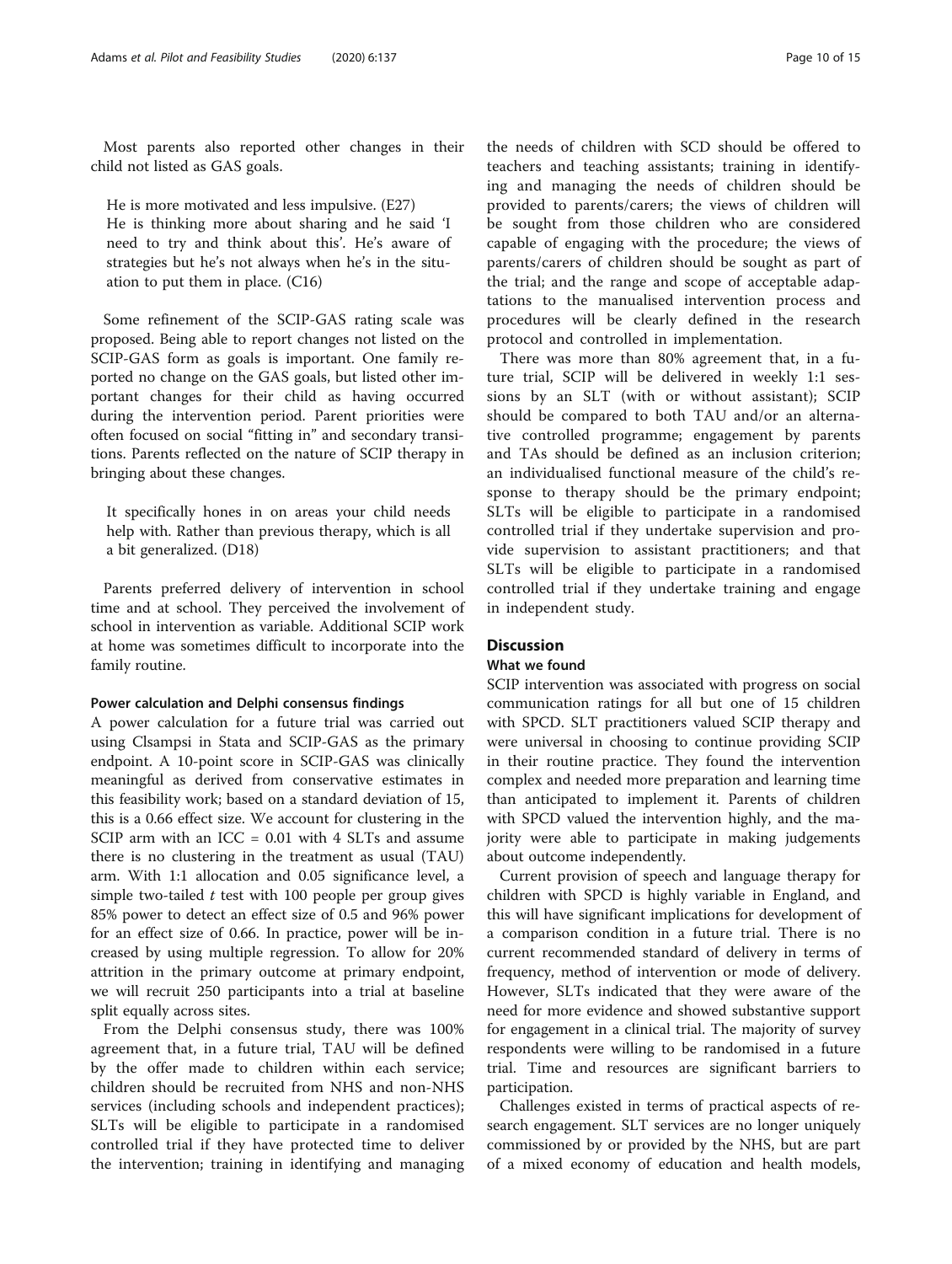with rapid growth of the independent SLT sector also evident. There was a difference in retention and research engagement between NHS and non-NHS services. Non-NHS practitioners had more flexibility to make researchinvolvement decisions.

SPCD is often included in autism services (with or without diagnosis), making it difficult to isolate as a population. Analysis of national statistics and research literature indicates a potential pool of over 30,000 eligible children with either SPCD or HFA in the 6–11 year age range who could benefit from SCIP. Our power analysis recommends recruitment of 250 (to allow two groups of 100); therefore, sufficient children should be available and eligible to support a larger scale trial. SPCD and HFA-diagnosed children were equally represented in our intervention sample, indicating eligibility for SCIP should be based on need rather than solely on diagnosis.

The SCIP-GAS outcome measure was acceptable to practitioners and parents. Practitioners were able to use descriptions of change to identify progress against targets. Practitioners wanted to know the child and intervention content better before setting goals. Parents valued discussing goals with the Research SLT and strongly valued the individualised approach of the intervention. Parents preferred delivery of intervention in school time and at school. Response rates to parent questionnaires were very high (nearing 100%). Treatment adherence was also very high amongst practitioners.

Analysis of practitioner diaries helped to identify specific areas of support for a future trial.

Practitioners were clear that learning SCIP and implementing it for the first time presented challenges. They indicated that in a future trial, there was a need for additional time to learn a complex intervention based on multiple components, and that additional time would be needed for preparation and recording of intervention sessions. Supervision was essential after initial training; even experienced practitioners were not familiar with therapy methods and planning procedures used in SCIP. However, all practitioners valued the intervention highly and were planning to carry on delivering SCIP in their routine practice in future. SLTs wanted to adapt SCIP to suit their case or their context. Practical suggestions were made for adaptation and revisions to the SCIP manual and resources.

#### Limitations

As a single-arm feasibility study, focused on measures and acceptability, there was no comparison group, so it is possible that any appropriate intervention over and above what was currently being offered could be effective. It was not possible to define TAU in this study, since there is considerable variability in practice. TAU will need to be broadly defined and monitored in a future trial to provide a true comparison for SCIP. We underestimated the time practitioners would need to learn and engage with the new intervention, despite their experience, and this resulted in more close supervision being required than anticipated. In future work, practitioners will require more training to support careful and more independent planning as well as time to familiarise themselves with the new complex intervention. A potential source of bias in outcomes is the involvement of parents in the SCIP-GAS procedure. With interventions such as SCIP, it is neither possible nor desirable to have minimum contact between the therapist and the service user, so bias towards reporting of positive effects is possible. In a future trial, it would be essential to distance the reporting of outcomes away from the practitioner and intervention supervisor in the first instance. However, the value of capturing functional outcomes remains. Suggestions for amendments to the GAS procedure are made below.

#### Implications for a future trial

Experience of recruitment and feedback from the Delphi study indicated that trial recruitment should be broadly based on social communication need and include all SLT service provision across all sectors. We will identify child participants as having "significant social communication difficulties who will benefit from SCIP intervention" as recommended by the advisory and Delphi panels. This increases the number of eligible participants available to the trial and reflects the sample in the feasibility study. Calculations from recruitment effort in the feasibility study indicate that 250 children can be recruited to the study in two calendar years across the north of England. The inclusion of children with high functioning autism who have pragmatic language impairment will improve the size of the potential sample. There is no counter-indication to this from the outcomes of the feasibility study primary endpoint or from the description of the language needs of children in the current study.

Recruitment would be via NHS SLT services, local education authorities and independent SLT providers. Two gathered cohorts will be recruited in consecutive years. A refined recruitment description will be used based on feasibility feedback. Sufficient time should be included to allow for permissions to be in place across a range of providers for appropriate information, consent and pre-screening to take place. NHS SLT departments tend to be small and have multiple populations to serve other than SPCD. Our experience of recruiting NHS practitioners indicates that direct employment or secondment of SLT practitioners into a trial will provide a more reliable source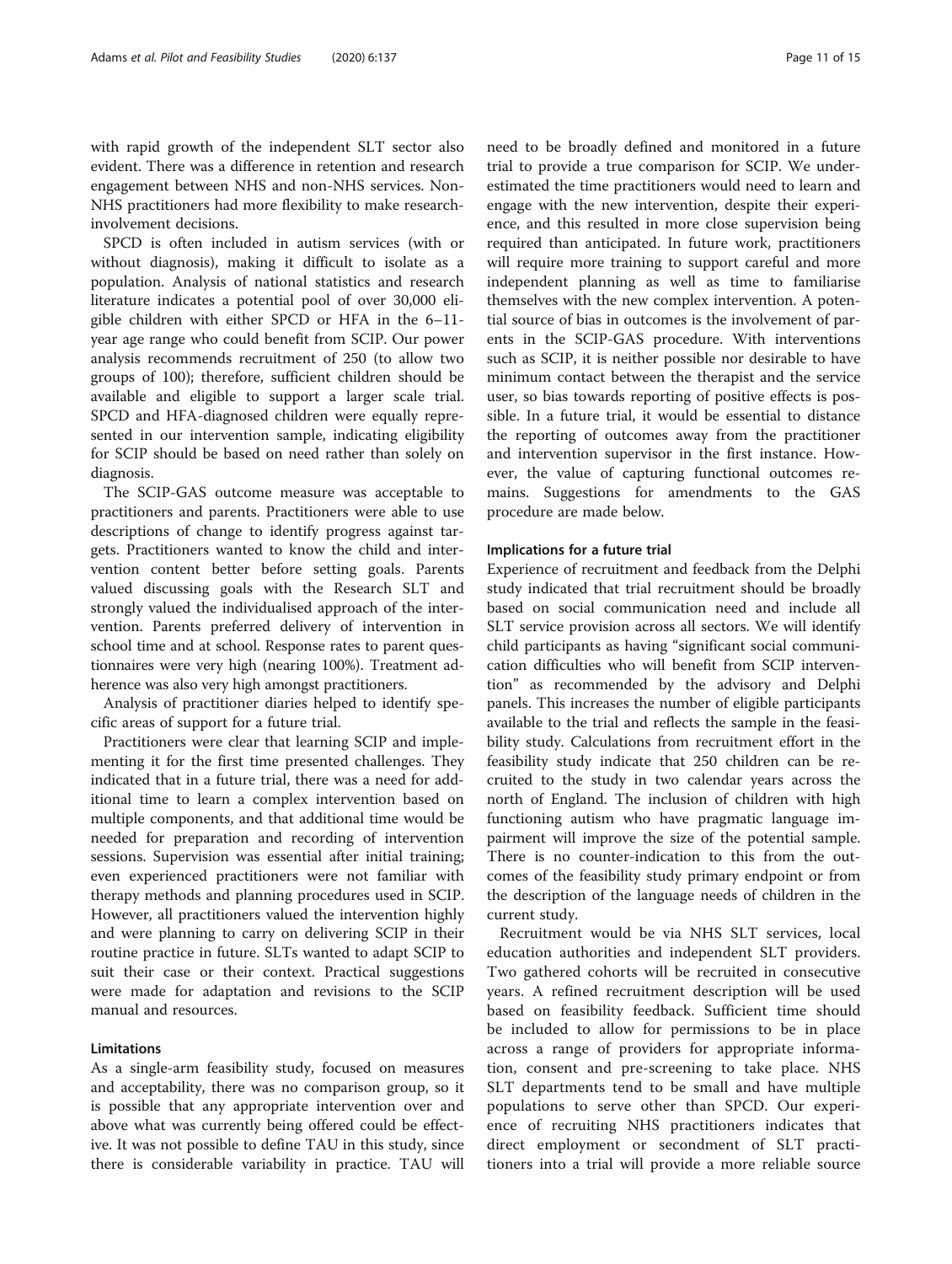of basic evidence of effect in a trial whilst English SLT commissioning procedures settle.

The substantive trial would be a two-armed, randomised, controlled, assessor-blinded superiority trial of SCIP versus treatment as usual (TAU) for children, aged  $6$  to $11$  years<sup>2</sup>, who have social communication difficulties. This population will include children who have high functioning autism (HFA) and who are able to communicate through spoken language and able to cooperate with intervention. The primary objective would be to compare the effects of SCIP intervention versus TAU on parent completed SCIP-GAS primary endpoint. Since routine practice is highly variable, treatment as usual in a future trial would need to be defined and monitored. In the current study, the Delphi consensus findings recommended that TAU would be defined by the offer made to children with SPCD/HFA within each service. Children in the SCIP condition would be offered a fixed amount of intervention (20 direct sessions) guided by the intervention manual and delivered in weekly 1:1 sessions by SLTs who will undergo a training programme and receive supervision from a RSLT.

The primary endpoint will be the refined SCIP-GAS measure. All participants will be assessed by a research assistant blind to condition. SCIP-GAS goals will be set for all children by research SLTs using parent priorities for intervention. SCIP-GAS change scales would be set but not provided to parents until the end of the intervention period, regardless of randomised group. Time 2 GAS outcomes would be carried out by a researcher independent of the main research team using a scripted procedure and T1-set scale for that individual. GAS goals would be provided at time 1 to the TAU practitioner; any adaptation of TAU aims post GAS sharing would be monitored. A minimum of 2 out of 3 GAS goals scoring at least 2 or more will indicate a clinically significant change from the child's baseline presentation. If the total score for a child was 3 or below, this would be judged as not clinically significant. These changes should be confirmed by a positive narrative comment from the parent using the following question for each goal: "You gave this goal a score of x. Tell me something you have noticed in your child that makes you think that?"

Parent participation in a future trial is supported by excellent engagement with research questionnaires. In a trial, parent engagement should be supported by training in research participation and SCIP prior to intervention or TAU. Preference for location of intervention was in

school, and this was supported by the Delphi panel. In a trial, training and support should be offered to relevant school staff to allow support for research participation. Brief training in SCIP methods for school staff should not exceed similar training provided in TAU. To plan forwards for potential implementation, information should be acquired during a trial regarding the practical arrangements for training and delivering SCIP as part of routine practice. Other recommendations from the Delphi study and from SLT practitioners regarding adaptation of SCIP intervention manual and procedures should be implemented at the start of the trial.

#### Conclusions

This feasibility study has provided a crucial step prior to providing definitive data in a follow-up trial. The distinctive nature of the SCIP intervention approach was affirmed by all the participants, with the recognition that this approach may provide an impact for children who have complex needs and who have not benefitted from standard therapy. A trial has a clear potential trajectory into patient benefit with a change in services towards evidence-based practice for children with social communication difficulties called for by service users. A future trial needs to take into account recent changes in speech and language therapy provision and the time pressures associated with research engagement in a small profession. It may be efficient to build a training model to cascade the intervention to SLT practitioners as part of ongoing learning after robust evidence has been developed. There is scope in further work to extend the intervention to other related groups such as children with HFA who use alternative communication devices or children who have secondary pragmatic difficulties associated with learning disabilities.

An innovative primary outcome (SCIP-GAS), based on parent preference, has been refined that meets with requirements of practitioner and service users and has enabled a power calculation for a trial. Initial analysis of associations between narrative outcomes and SCIP-GAS ratings has allowed us to explore the functional impact of the outcome measure. In addition, we now have an appreciation that goal attainment scaling may have wider application for groups with heterogeneous communication needs. Additional service-user secondary outcomes that may be used in a future trial are currently being evaluated and will include a child-perspective interview task and appropriate standardised measures, including parent reported measures.

Qualitative findings underlined the value and acceptability of SCIP intervention to families. We have gained insight into the preferred context and timing of intervention for services. Experience of recruitment, intervention planning, training and supervision has

<sup>&</sup>lt;sup>2</sup>This age range varies slightly from our previous chosen range (lower limit of 5 years) since we found younger children struggled with some of the SCIP therapy content and its reliance on the written word. The revised age range was agreed with the project steering group.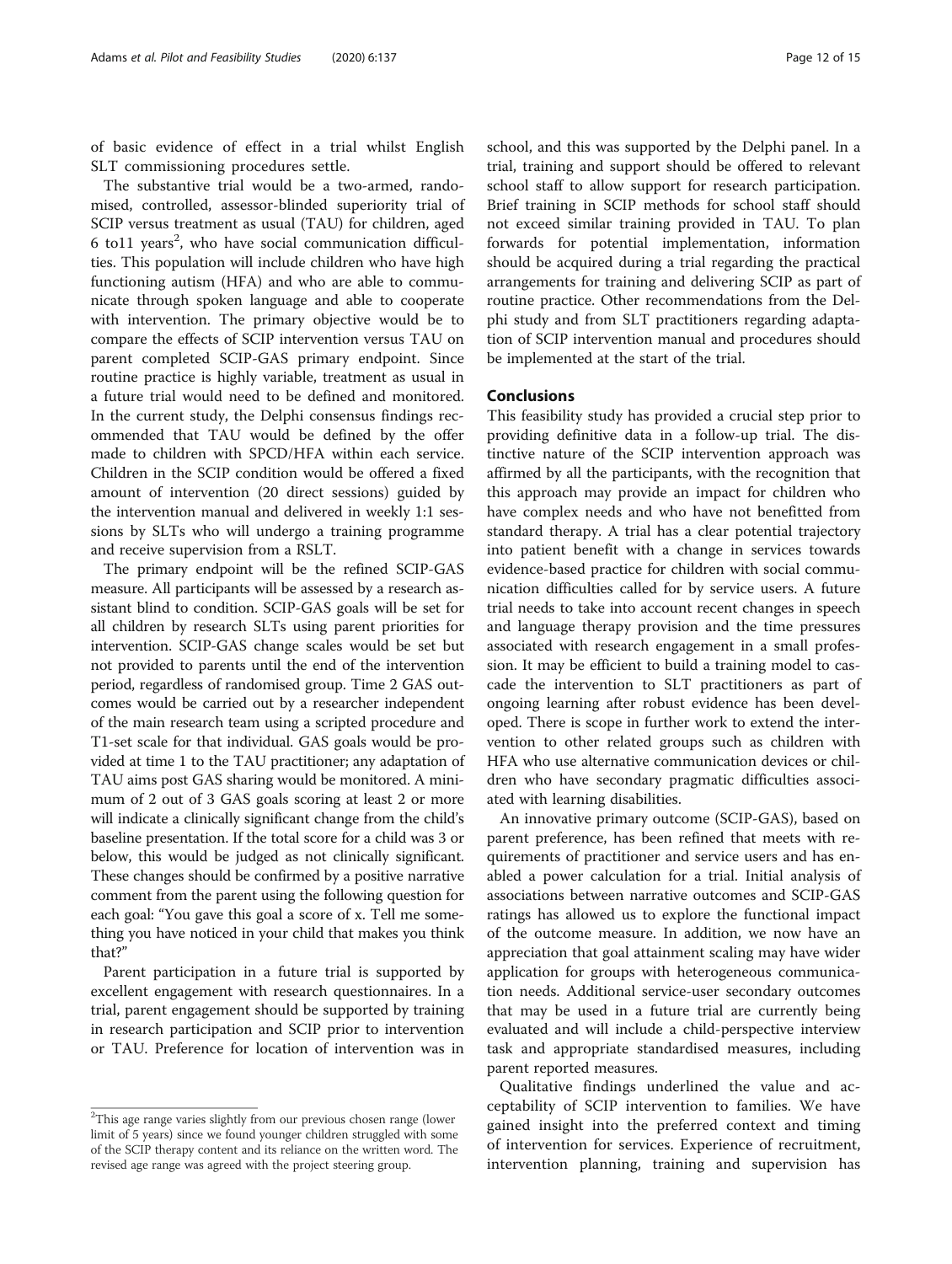<span id="page-12-0"></span>enabled us to make realistic plans for a clinical trial and further implementation into routine practice. This would be the first robust evidence anywhere associated with a complex language pragmatics intervention for this population.

# Appendix

# Pre-screen SCIP-social communication checklist

# SCIP-GAS form example

#### Table 4 SCIP-social communication checklist

#### SCIP-social communication checklist (SCIP-SCCheck)

#### Social communication considerations

(A) The child has trouble understanding and interpreting the social context and friendship, e.g. social roles and emotions

(B) The child has trouble understanding and/or using nonverbal aspects of communication, e.g. facial expression and intonation

(C) The child has trouble with aspects of conversation, e.g. beginning and ending, taking turns and giving relevant and sufficient information

(D) The child makes bizarre, tangential or inappropriate comments

(E) The child has difficulty using and understanding non-literal language

Criteria to progress to screening 2/5 above

#### Table 5 SCIP-GAS form

group games less often

SCIP-Goal Attainment Scale (SCIP-GAS) Key Goals (parent version) Sample 9-year-old girl

|                                                                                                                                                                                                                                                                                                         | After intervention<br>SCIP-GAS Rating scale<br>Please circle the rating which best describes<br>your child's current ability                                                                                                                                                                                                                                                                                                                 | SCIP-GAS comments<br>Please provide comments or<br>examples to support this rating |
|---------------------------------------------------------------------------------------------------------------------------------------------------------------------------------------------------------------------------------------------------------------------------------------------------------|----------------------------------------------------------------------------------------------------------------------------------------------------------------------------------------------------------------------------------------------------------------------------------------------------------------------------------------------------------------------------------------------------------------------------------------------|------------------------------------------------------------------------------------|
| Parent stated objective: please note below                                                                                                                                                                                                                                                              | $+ 5$ = Increased participation with peers has                                                                                                                                                                                                                                                                                                                                                                                               |                                                                                    |
| <b>Example SCIP- GAS goal 1:</b><br>Parent: I'd like her to have someone to invite round<br>after school and that this might lead to a real<br>friendship                                                                                                                                               | been noted in more than one additional context<br>$+ 4$ = Increased participation with peers has been<br>noted in one additional context<br>$+$ 3 = Increased participation in group games with<br>peers at school and/or is withdrawing from group                                                                                                                                                                                          |                                                                                    |
| <b>SCIP-GAS goal definition:</b> Please specify the<br>present level and expected achievement                                                                                                                                                                                                           | games less often.<br>$+ 2 =$ Can follow instructions and ask for clarification                                                                                                                                                                                                                                                                                                                                                               |                                                                                    |
| <b>Baseline present level</b><br>Does not have a close friend and does not invite<br>anyone home after school.<br>Wants to have a friend and enjoys playtime with<br>her younger sister and her friends. Attempts to<br>play with peers in school but mostly unsuccessful<br>and withdraws to be alone. | in role play of playing a game with a group of peers,<br>but has not generalised to peer interactions at school<br>$+ 1$ = Has increased awareness of and/or ability to<br>follow instructions and request clarification, but cannot<br>use skill in role play<br>$\mathbf{0}$ = No change in peer group interaction or in skills<br>associated with peer group interaction<br>$-1$ = is attempting to participate in peer group less often. |                                                                                    |
| <b>Expected achievement</b><br>Increased participation in group games with<br>peers at school and/or is withdrawing from                                                                                                                                                                                |                                                                                                                                                                                                                                                                                                                                                                                                                                              |                                                                                    |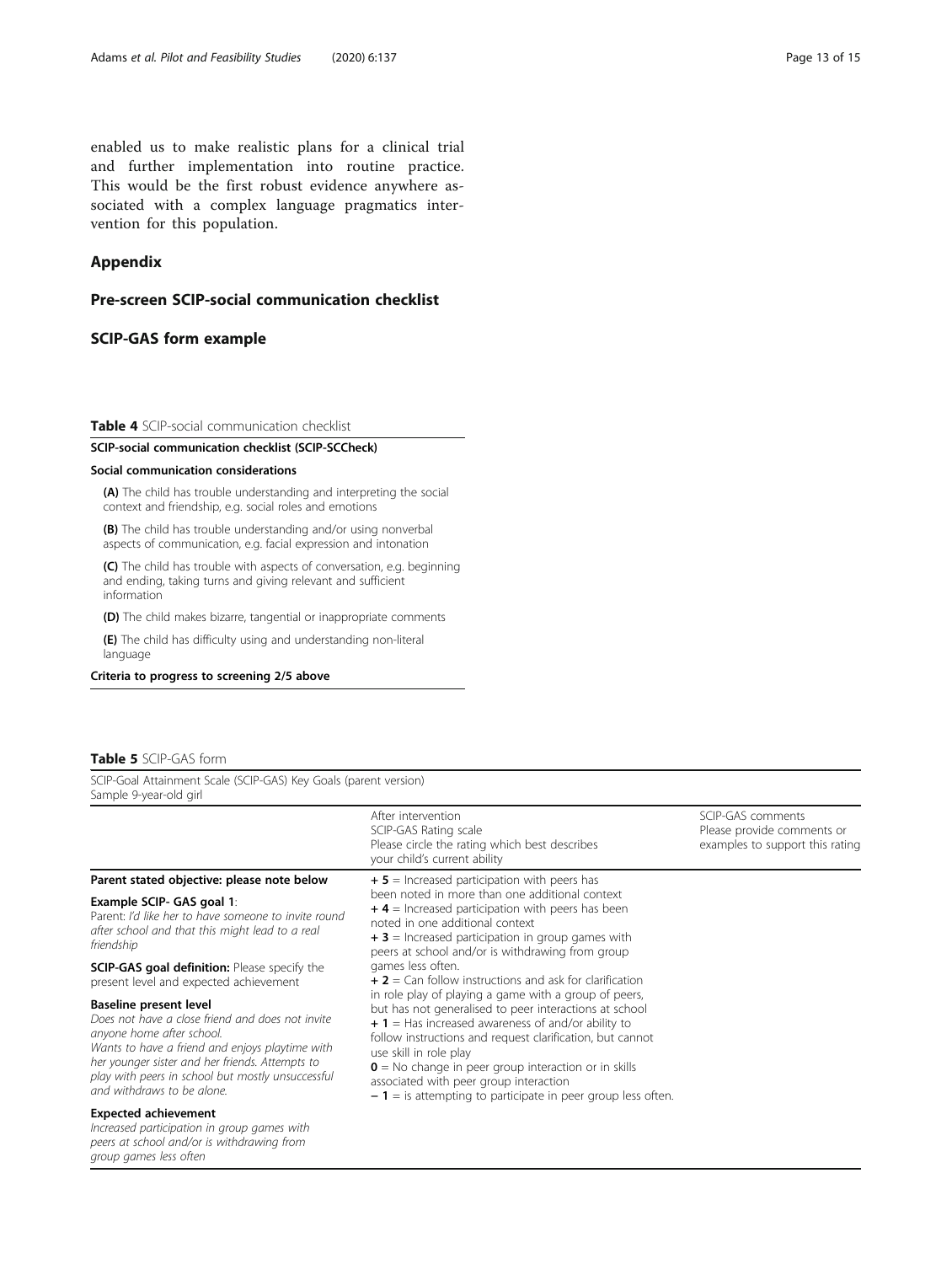#### <span id="page-13-0"></span>Abbreviations

ACE: Assessment of Comprehension and Expression; ADOS: Autism Diagnostic Observation Schedule; ASD: Autism spectrum disorder; CCC-2: Children's Communication Checklist (second edition); CCG: Clinical Commissioning Group; CELF-4: Clinical Evaluation of Language Fundamentals (4th Edition); DLD: Developmental Language Disorder; GAS: Goal attainment scale; HFASD: High-functioning autism spectrum disorder; NHS: National Health Service; RPCM: Raven's Coloured Progressive Matrices; RSLT: Research Speech and Language Therapist; SLCN: Speech, Language and Communication Needs; SCIP: Social Communication Intervention Programme; SCIP-SCCheck: SCIP social communication checklist; SCIP-GAS: SCIP-Goal attainment scale; SLT: Speech and language therapist (or therapy); SPCD: Social (Pragmatic) Communication Disorder; TAU: Treatment as usual

#### Acknowledgements

Due acknowledgements are given to participating practitioners, the children and their families. We would like to thank the project steering group as well as the Patient and Public Involvement group members for their valuable comments on work as it progressed.

#### Authors' contributions

Adams was the lead researcher and principal investigator, conceptualised the project and was the lead author. Gaile was the research speech and language therapist, carried out the training and supervision of practitioners, assisted in case planning and contributed to the analysis and preparation of this paper. Baxendale carried out interviewing in phase 3 and contributed to that analysis and the preparation of this paper. Clitheroe carried out all language tests, NHS liaison, framework analysis of diary entries and contributed to drafts of this paper. Roddam led the design of the phase 1 survey and analysis, the phase 3 audio diary coding and interview protocols and contributed to the preparation of this paper. Emsley provided guidance on feasibility methodology and carried out power calculations. The authors read and approved the final manuscript.

#### Funding

This paper presents independent research funded by the National Institute for Health Research (NIHR) under its Research for Patient Benefit (RfPB) Programme (Grant Reference Number PB-PG-1014-35011). The views expressed are those of the authors and not necessarily those of the NHS, the NIHR or the Department of Health and Social Care.

#### Availability of data and materials

The datasets used and/or analysed during the current study are available from the corresponding author on reasonable request. Interview and audiodiary data are not available due to the possibility of containing information that could compromise research participant confidentiality.

#### Ethics approval and consent to participate

The study was granted ethics approval in June 2016 by the North West/ Liverpool Central Research Ethics Committee ref 16/NW/0500 and subsequently received Health Research Authority approval for research in England: IRAS ID 188072. Written consent was taken from all adult participants including survey and Delphi participants, practitioners and parents. Assent was taken with child participants using a child-friendly form.

#### Consent for publication

Not applicable

#### Competing interests

Adams and Gaile are the authors of the SCIP intervention programme and receive royalties from the publishers.

#### Author details

<sup>1</sup> Division of Human Communication, Development and Hearing, School of Health Sciences, Ellen Wilkinson Building, University of Manchester, Oxford Road, Manchester M13 9PL, UK. <sup>2</sup>School of Health Sciences, University of Central Lancashire, Preston, Lancashire PR1 2HE, UK. <sup>3</sup>Institute of Psychiatry, Kings College, London, UK.

#### Received: 22 March 2019 Accepted: 2 August 2020 Published online: 22 September 2020

#### References

- 1. St Clair MC, Pickles A, Durkin K, Conti-Ramsden G. A longitudinal study of behavioral, emotional and social difficulties in individuals with a history of specific language impairment (SLI). J Commun Disord. 2011;44(2):186–99.
- 2. Conti-Ramsden G, Mok PL, Pickles A, Durkin K. Adolescents with a history of specific language impairment (SLI): strengths and difficulties in social, emotional and behavioral functioning. Res Dev Disabil. 2013;34(11):4161–9.
- 3. Howlin P. Outcome in adult life for more able individuals with autism or Asperger syndrome. Autism. 2000;4:63–83.
- 4. Mayes SD, Calhoun SL, Murray MJ, Ahuja M, Smith LA. Anxiety, depression, and irritability in children with autism relative to other neuropsychiatric disorders and typical development. Res Autism Spectr Disord. 2011;5(1):474–85.
- Bishop DVM. Pragmatic language impairment: A correlate of SLI, a distinct subgroup, or part of the autistic continuum. In: Bishop D, Leonard L, editors. Speech and language impairments in children: causes, characteristics, intervention and outcome. New York: Psychology Press; 2001. p. 99–113.
- 6. Landa R. Social language use in Asperger syndrome and high-functioning autism. In: Landa R, Klin A, Volkmar F, Sparrow S, editors. Asperger syndrome. New York: Guildford Press; 2000. p. 125–55.
- 7. Volden J, Coolican J, Garon N, White J, Bryson S. Brief report: pragmatic language in autism spectrum disorder: relationships to measures of ability and disability. J Autism Dev Disord. 2009;39(2):388.
- 8. Law J, Garrett Z, Nye C. Speech and language therapy interventions for children with primary speech and language delay or disorder. Cochrane Database Syst Rev. 2003;(3).
- 9. Gerber S, Brice A, Capone N, Fujiki M, Timler G. Language use in social interactions of school-age children with language impairments: an evidence-based systematic review of treatment. Lang Speech Hear Serv Sch. 2012;43:235–49.
- 10. Lam YG, Yeung SS. Towards a convergent account of pragmatic language deficits in children with high-functioning autism: depicting the phenotype using the pragmatic rating scale. Res Autism Spectr Disord. 2012;6(2):792–7.
- 11. Ketelaars MP, Jansonius K, Cuperus J, Verhoeven L. Narrative competence and underlying mechanisms in children with pragmatic language impairment. Appl Psycholinguist. 2012;33:281–303.
- 12. Norbury CF. Practitioner review: social (pragmatic) communication disorder conceptualization, evidence and clinical implications. J Child Psychol Psychiatry. 2014;55(3):204–16.
- 13. Mandy W, Wang A, Lee I, Skuse D. Evaluating social (pragmatic) communication disorder. J Child Psychol Psychiatry. 2017;58(10):1166–75.
- 14. Fujiki M, Brinton B. Pragmatics and social communication in child language disorders. In: Schwartz R, editor. Handbook of child language disorders. New York: Psychology Press; 2009. p. 406–23.
- 15. Adams C, Gaile J. The social communication intervention Programme manual. Cheshire: Napier Hill Press; 2015.
- 16. Adams C, Lockton E, Freed J, Gaile J, Earl G, McBean K, et al. The social communication intervention project: a randomized controlled trial of the effectiveness of speech and language therapy for school-age children who have pragmatic and social communication problems with or without autism spectrum disorder. Int J Lang Commun Disord. 2012;47:233–44.
- 17. Adams C, Lockton E, Gaile J, Freed J. TOPICCAL applications: assessing children's conversation skills: turning a research instrument into a clinical profile. In: Speech and language therapy in practice; 2011; Spring. p. 7–9.
- 18. Baxendale J, Lockton E, Adams C, Gaile J. Parent and teacher perceptions of participation and outcomes in an intensive communication intervention for children with pragmatic language impairment. Int J Lang Commun Disord. 2013;48:41–53.
- 19. Olswang LB, Coggins TE, Timler GR. Outcome measures for school-age children with social communication problems. Top Lang Disord. 2001;22(1): 50–73.
- 20. Kiresuk TJ, Sherman RE. Goal attainment scaling: A general method for evaluating comprehensive community mental health programs. Community Ment Health. 1968;4(6):443–53.
- 21. Turner-Stokes L. Goal attainment scaling (GAS) in rehabilitation: a practical guide. Clin Rehabil. 2009;23:362–70.
- 22. Kazdin AE. Clinical significance: measuring whether interventions make a difference. In: Kazdin AE, editor. Methodological issues & strategies in clinical